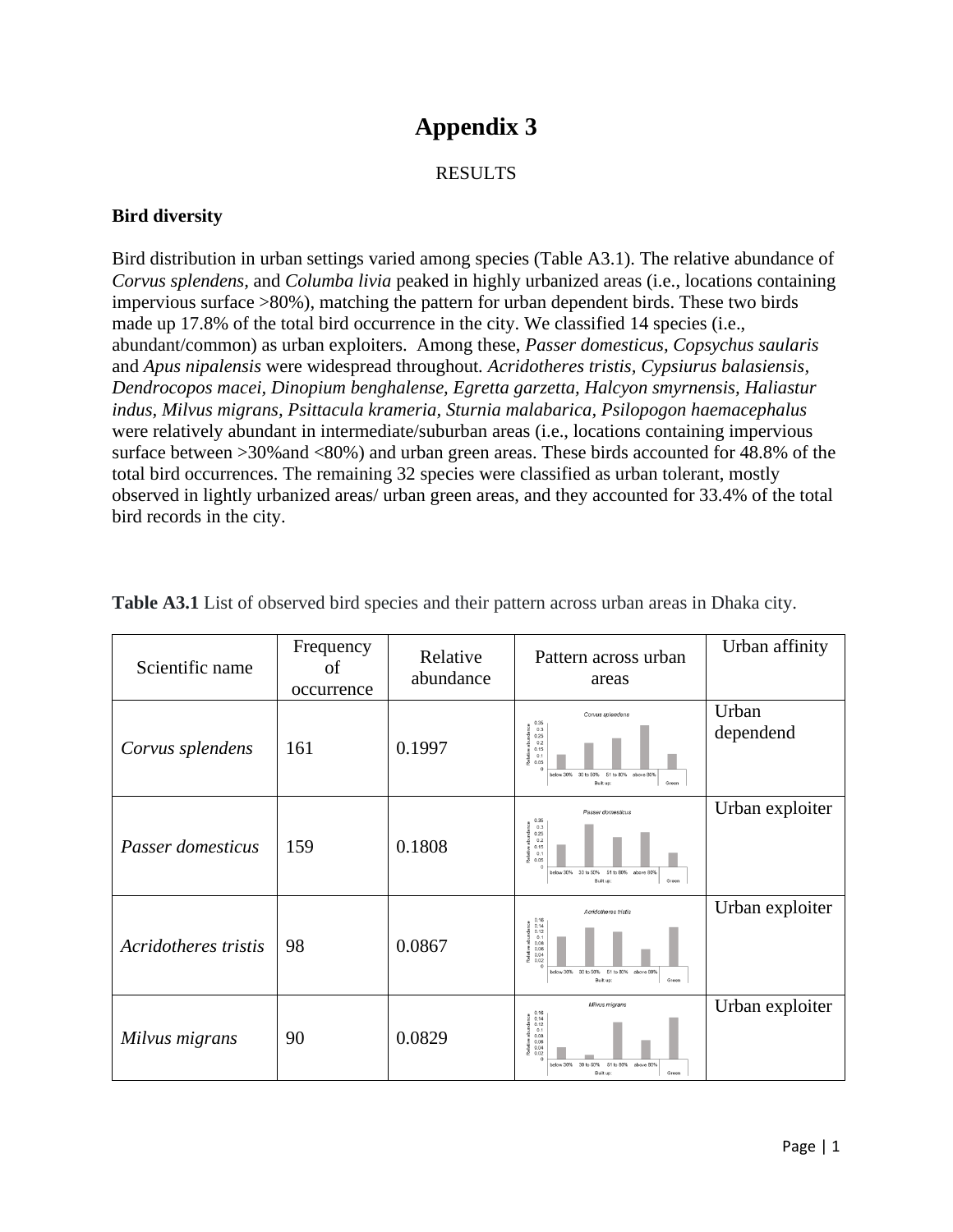|                         |    |        | Gracupica contra                                                                                                                                                                                                                  | Urban tolerant |
|-------------------------|----|--------|-----------------------------------------------------------------------------------------------------------------------------------------------------------------------------------------------------------------------------------|----------------|
| Gracupica contra        | 82 | 0.0533 | $\begin{array}{r} 0.16 \\ 0.14 \\ 0.12 \\ 0.12 \\ 0.08 \\ \hline \text{SVD} \\ \text{in } 0.06 \\ 0.00 \\ 0.02 \\ 0.02 \\ \hline \text{in } 0 \end{array}$<br>below 30% 30 to 50%<br>51 to 80%<br>above 80%<br>Green<br>Built up: |                |
|                         |    |        | Pycnonotus cafer                                                                                                                                                                                                                  | Urban tolerant |
| Pycnonotus cafer        | 79 | 0.0308 | below 30% 30 to 50%<br>51 to 80%<br>above 80%<br>Built up:<br>Green                                                                                                                                                               |                |
|                         |    |        | Copsychus saularis<br>0.03                                                                                                                                                                                                        | Urban tolerant |
| Copsychus saularis      | 67 | 0.0174 | 0.025<br>0.02<br>0.015<br>0.01<br>0.005<br>$\theta$<br>30 to 50%<br>below 30%<br>51 to 80%<br>above 80%<br>Built up:<br>Green                                                                                                     |                |
|                         |    |        | Columba livia                                                                                                                                                                                                                     | Urban tolerant |
| Columba livia           | 57 | 0.0332 | $\begin{array}{c} 0.08 \\ 0.07 \\ 0.06 \\ 0.05 \end{array}$<br>0.04<br>0.03<br>Raia<br>0.02<br>0.01<br>below 30%<br>30 to 50%<br>51 to 80%<br>above 80%<br>Built up:<br>Green                                                     |                |
|                         |    |        | Dicrurus macrocercus                                                                                                                                                                                                              | Urban tolerant |
| Dicrurus<br>macrocercus | 57 | 0.0172 | 0.07<br>0.06<br>0.05<br>0.04<br>0.03<br><b>Dala</b><br>0.02<br>0.01<br>$\circ$<br>below 30%<br>30 to 50%<br>51 to 80%<br>above 80%<br>Built up:<br>Green                                                                          |                |
|                         |    |        | Apus nipalensis                                                                                                                                                                                                                   | Urban tolerant |
| Apus nipalensis         | 42 | 0.0306 | $\begin{array}{r} 0.05 \\ 0.045 \\ 0.04 \\ 0.035 \\ 0.025 \\ 0.025 \\ 0.015 \\ 0.011 \\ 0.005 \end{array}$<br>below 30% 30 to 50%<br>51 to 80%<br>above 80%<br>Green<br>Built up:                                                 |                |
|                         |    |        | Psittacula krameri<br>0.03                                                                                                                                                                                                        | Urban tolerant |
| Psittacula krameri      | 32 | 0.0126 | 0.025<br>0.02<br>0.015<br>0.01<br>Rela<br>0.005<br>below 30%<br>30 to 50%<br>51 to 80%<br>above 80%<br>Green<br>Built up:                                                                                                         |                |
|                         |    |        | Corvus macrorhynchos<br>0.025                                                                                                                                                                                                     | Urban tolerant |
| Acridotheres fuscus     | 26 | 0.0440 | 0.02<br>0.015<br>0.01<br>å<br>0.005<br>below 30% 30 to 50%<br>51 to 80%<br>above 80%<br>Green<br>Built up:                                                                                                                        |                |
|                         |    |        | Sturnia malabarica<br>0.035<br>0.03                                                                                                                                                                                               | Urban tolerant |
| Sturnia malabarica      | 24 | 0.0111 | 0.025<br>0.02<br>0.015<br><sup>2</sup> alat<br>0.01<br>0.005<br>30 to 50%<br>51 to 80%<br>below 30%<br>above 80%<br>Green<br>Built up:                                                                                            |                |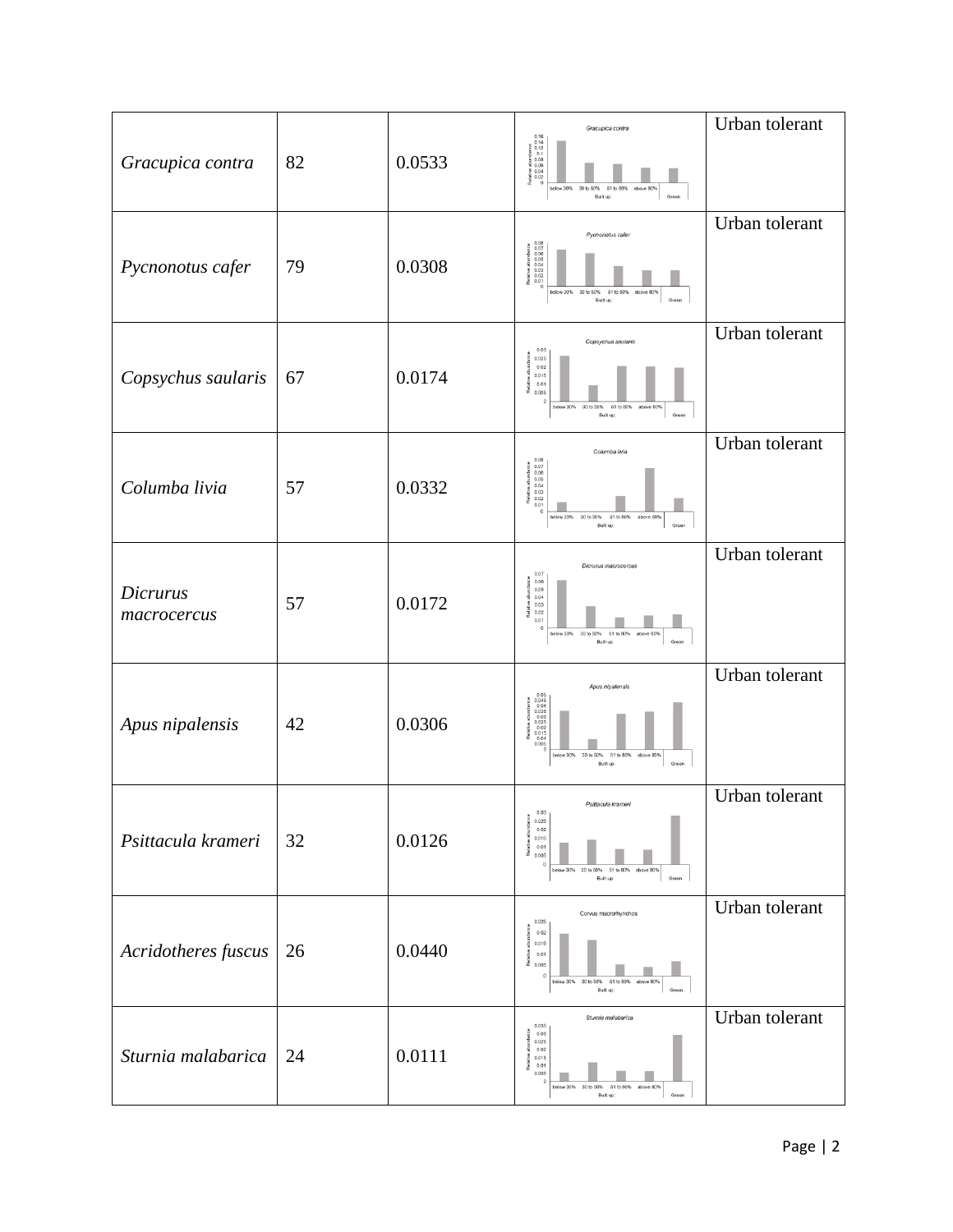|                               |    |        | Corvus macrorhynchos                                                                                                                                                                        | Urban tolerant  |
|-------------------------------|----|--------|---------------------------------------------------------------------------------------------------------------------------------------------------------------------------------------------|-----------------|
| Corvus<br>macrorhynchos       | 23 | 0.0059 | 0.025<br>0.02<br>0.015<br>0.01<br>$\overline{a}$<br>0.005<br>below 30%<br>30 to 50%<br>51 to 80%<br>above 80°<br>Green<br>Built up                                                          |                 |
|                               |    |        | Ardeola grayii<br>0.06                                                                                                                                                                      | Urban tolerant  |
| Ardeola grayii                | 20 | 0.0075 | 0.05<br>0.04<br>0.03<br>0.02<br><b>Reli</b><br>0.01<br>below 30%<br>30 to 50%<br>51 to 80% above 80%<br>Green<br>Built up                                                                   |                 |
|                               |    |        | Halcyon smymensis<br>0.014                                                                                                                                                                  | Urban exploiter |
| Halcyon<br>smyrnensis         | 19 | 0.0038 | 0.012<br>0.01<br>0.008<br>0.006<br>0.004<br>0.002<br>below 30%<br>30 to 50%<br>51 to 80%<br>above 80%<br>Green<br>Built up:                                                                 |                 |
|                               |    |        | Streptopelia chinensis<br>0.014<br>0.012                                                                                                                                                    | Urban tolerant  |
| Streptopelia<br>chinensis     | 18 | 0.0046 | 0.01<br>0.008<br>0.006<br>0.004<br>0.002<br>below 30% 30 to 50%<br>51 to 80%<br>above 80%<br>Built up:<br>Green                                                                             |                 |
|                               |    |        | Orthotomus sutorius<br>0.006<br>0.005                                                                                                                                                       | Urban tolerant  |
| <b>Orthotomus</b><br>sutorius | 16 | 0.0028 | 0.004<br>0.003<br>0.002<br>š<br>0.001<br>$\Omega$<br>30 to 50%<br>51 to 80%<br>below 30%<br>above 80%<br>Green<br>Built up:                                                                 |                 |
|                               |    |        | Psilopogon haemacephalus                                                                                                                                                                    | Urban exploiter |
| Psilopogon<br>haemacephalus   | 16 | 0.0028 | $\begin{array}{r} 0.005 \\ 0.0045 \\ 0.004 \\ 0.0035 \\ 0.0035 \\ 0.0025 \\ 0.0015 \\ 0.001 \\ 0.0005 \end{array}$<br>30 to 50%<br>51 to 80%<br>below 30%<br>above 80%<br>Built up<br>Green |                 |
|                               |    |        | Cypsiurus balasiensis<br>0.03<br>0.025                                                                                                                                                      | Urban exploiter |
| Cypsiurus<br>balasiensis      | 15 | 0.0081 | 0.02<br>0.015<br>0.01<br>$\circ$<br>below 30% 30 to 50%<br>51 to 80% above 80%<br>Green<br>Built up:                                                                                        |                 |
|                               |    |        | Eudynamys scolopaceus<br>0.014<br>0.012                                                                                                                                                     | Urban tolerant  |
| Eudynamys<br>scolopaceus      | 15 | 0.0027 | 0.01<br>0.008<br>0.006<br>8 0.004<br>훈 0.002<br>below 30%<br>30 to 50%<br>51 to 80%<br>above 80%<br>Green<br>Built up                                                                       |                 |
|                               |    |        | Oriolus xanthornus<br>0.006                                                                                                                                                                 | Urban tolerant  |
| Oriolus xanthornus            | 14 | 0.0027 | $0.007$<br>$0.008$<br>$0.005$<br>0.004<br>0.003<br>0.002<br>g<br>0.001<br>below 30% 30 to 50%<br>51 to 80% above 80%<br>Green<br>Built up                                                   |                 |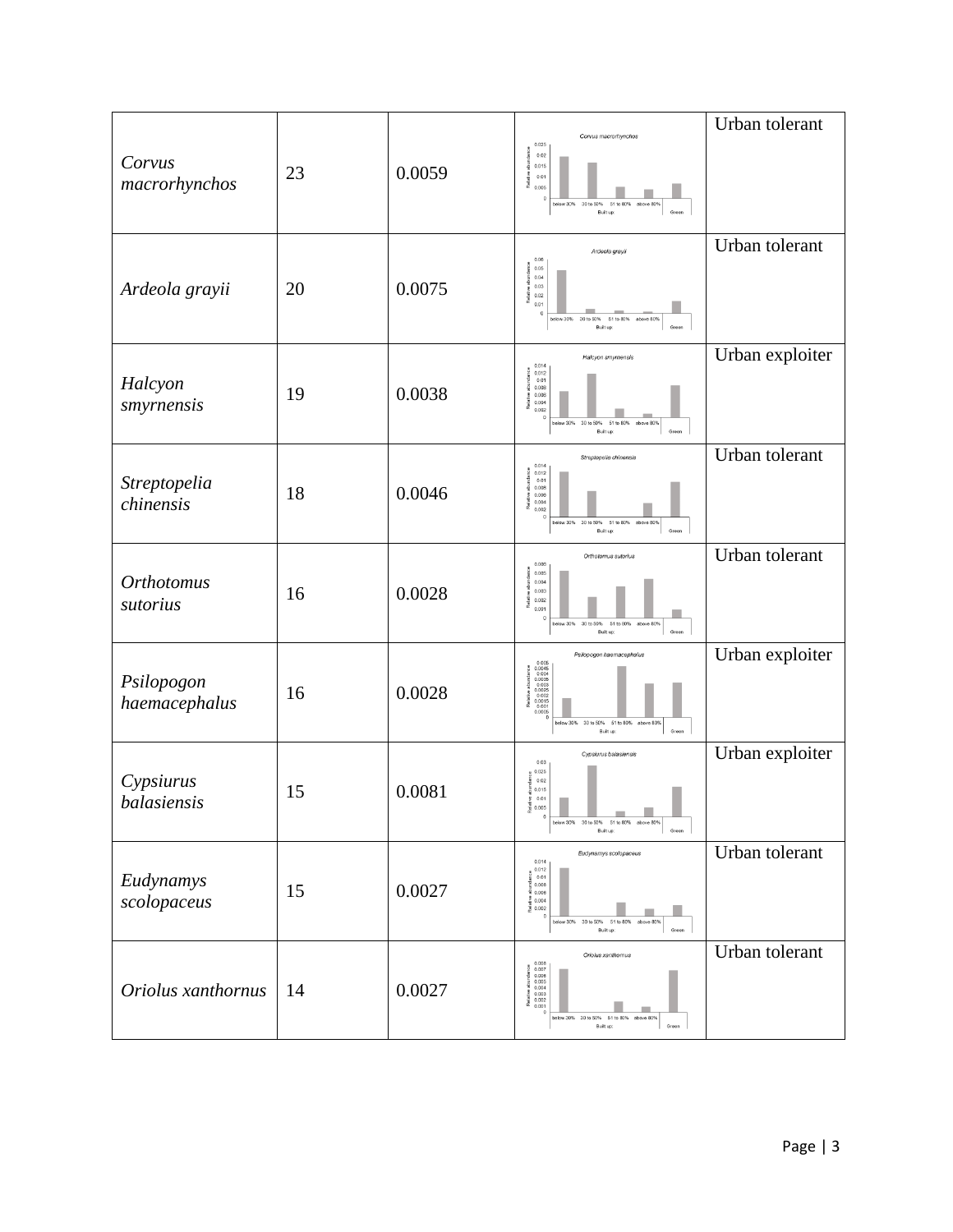|                              |                |        | Dinopium benghalense<br>0.004                                                                                                                                                                                              | Urban exploiter |
|------------------------------|----------------|--------|----------------------------------------------------------------------------------------------------------------------------------------------------------------------------------------------------------------------------|-----------------|
| Dinopium<br>benghalense      | 10             | 0.0015 | 0.0035<br>0.003<br>0.0025<br>0.002<br>0.0015<br>0.001<br>0.0005<br>below 30%<br>30 to 50%<br>51 to 80%<br>above 80<br>Built up<br>Green                                                                                    |                 |
| Dendrocopos<br>macei         | 9              | 0.0012 | Dendrocopos macei<br>$\begin{array}{c} 0.005 \\ 0.0045 \\ 0.004 \\ 0.0035 \\ 0.0035 \\ 0.0025 \\ 0.002 \\ 0.0015 \\ 0.001 \\ 0.0005 \end{array}$<br>below 30%<br>30 to 50%<br>51 to 80%<br>above 80%<br>Built up:<br>Green | Urban exploiter |
| Egretta garzetta             | 8              | 0.0038 | Egretta garzetta<br>0.03<br>0.025<br>0.02<br>0.015<br>0.01<br><b>Rela</b><br>0.005<br>below 30%<br>30 to 50%<br>51 to 80%<br>above 80%<br>Built up:<br>Green                                                               | Urban exploiter |
| Microcarbo niger             | 8              | 0.0032 | Microcarbo nige<br>0.016<br>0.014<br>0.012<br>0.01<br>0.008<br>0.006<br>0.004<br>0.002<br>51 to 80%<br>below 30% 30 to 50%<br>above 80%<br>Green<br>Built up:                                                              | Urban tolerant  |
| Alcedo atthis                | 8              | 0.0014 | Alcedo atthis<br>$\begin{array}{c} 0.01 \\ 0.009 \\ 0.008 \\ 0.007 \\ 0.006 \\ 0.005 \\ 0.004 \\ 0.003 \\ 0.003 \\ \end{array}$<br>0.001<br>30 to 50%<br>below 30%<br>51 to 80%<br>above 80%<br>Built up:<br>Green         | Urban tolerant  |
| Haliastur indus              | 7              | 0.0012 | Haliastur indus<br>$\begin{array}{r} 0.002 \\ 0.0018 \\ 0.0016 \\ 0.0014 \\ 0.0012 \\ 0.001 \\ 0.0008 \\ 0.0008 \\ \end{array}$<br>0.0004<br>0.0002<br>below 30% 30 to 50%<br>51 to 80%<br>above 80%<br>Green<br>Built up: | Urban exploiter |
| Aegithina tiphia             | 6              | 0.0011 | Aegithina tiphia<br>0.004<br>0.0035<br>0.003<br>0.0025<br>0.002<br>0.0015<br>0.001<br>0.0005<br>$\circ$<br>below 30% 30 to 50% 51 to 80% above 80%<br>Green<br>Built up:                                                   | Urban tolerant  |
| Lanius schach                | 5              | 0.0005 | Lanius schach<br>0.004<br>0.0035<br>0.003<br>0.0025<br>0.002<br>0.0015<br>0.001<br>0.0005<br>٠<br>$\circ$<br>below 30% 30 to 50%<br>51 to 80%<br>above 80%<br>Green<br>Built up:                                           | Urban tolerant  |
| Motacilla<br>madaraspatensis | $\overline{4}$ | 0.0009 | Motacilla madaraspatensis<br>0.004<br>0.0035<br>0.003<br>0.0025<br>0.002<br>0.0015<br>Reij<br>0.001<br>0.0005<br>C<br>below 30% 30 to 50% 51 to 80% above 80%<br>Built up:<br>Green                                        | Urban tolerant  |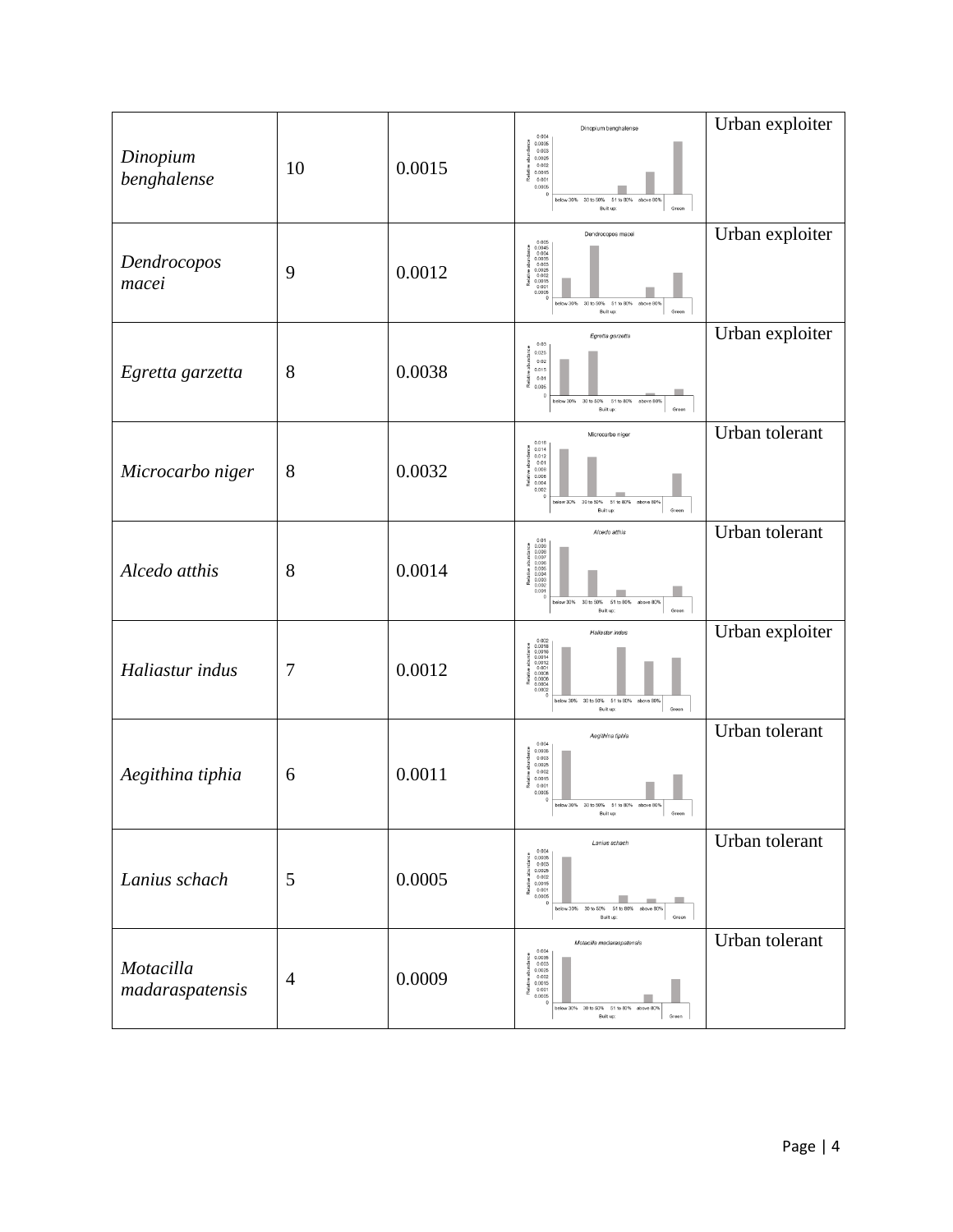| Artamus fuscus           | 3              | 0.0013 | Artamus fuscus<br>$\begin{array}{r} 0.005 \\ 0.0045 \\ 0.0045 \\ 0.0035 \\ 0.0025 \\ 0.0025 \\ 0.0015 \\ 0.0015 \\ 0.0005 \\ 0.0005 \\ \end{array}$<br>below 30% 30 to 50% 51 to 80%<br>above 80%<br>Built up:<br>Green                                | Urban tolerant |
|--------------------------|----------------|--------|--------------------------------------------------------------------------------------------------------------------------------------------------------------------------------------------------------------------------------------------------------|----------------|
| Pycnonotus jocosus       | 3              | 0.0003 | Pycnonotus jocosus<br>0.0007<br>$0.0006$<br>$0.0005$<br>0.0004<br>0.0003<br>0.0002<br>0.0001<br>below 30% 30 to 50% 51 to 80% above 80%<br>Built up:<br>Green                                                                                          | Urban tolerant |
| Cinnyris asiaticus       | $\overline{2}$ | 0.0005 | Cinnyris asiaticus<br>$0.0016$<br>$0.0014$<br>0.0012<br>0.001<br>0.0008<br>$0.0006$<br>$0.0004$<br>0.0002<br>below 30% 30 to 50% 51 to 80% above 80%<br>Built up:<br>Green                                                                             | Urban tolerant |
| Leptocoma<br>zeylonica   | $\overline{2}$ | 0.0003 | Leptocoma zeylonica<br>$\begin{array}{c} 0.001 \\ 0.0009 \\ 0.0008 \\ 0.0007 \\ 0.0005 \\ 0.0005 \\ 0.0004 \\ 0.0003 \\ 0.0002 \\ 0.0002 \\ 0.0001 \\ 0.0001 \\ \end{array}$<br>below 30%<br>30 to 50%<br>51 to 80%<br>above 80%<br>Green<br>Built up: | Urban tolerant |
| Merops orientalis        | $\overline{2}$ | 0.0003 | Merops orientalis<br>0.0007<br>0.0006<br>0.0005<br>0.0004<br>0.0003<br>0.0002<br>0.0001<br>$\circ$<br>below 30% 30 to 50% 51 to 80%<br>above 80%<br>Green<br>Built up                                                                                  | Urban tolerant |
| Prinia inornata          | $\overline{2}$ | 0.0003 | Prinia inomata<br>$\begin{array}{r} 0.002 \\ 0.0018 \\ 0.0016 \\ 0.0014 \\ 0.0012 \\ 0.0018 \\ 0.0008 \\ 0.0004 \\ 0.0004 \\ 0.0002 \end{array}$<br>below 30%<br>30 to 50%<br>51 to 80%<br>above 80%<br>Green<br>Built up:                             | Urban tolerant |
| Psittacula eupatria      | $\overline{2}$ | 0.0003 | Psittacula eupatria<br>0.0016<br>운 0.0014<br>0.0012<br>0.001<br>0.0008<br>$\frac{5}{2}$ 0.0006<br>훈 0.0004<br>0.0002<br>$\circ$<br>below 30% 30 to 50% 51 to 80% above 80%<br>Green<br>Built up:                                                       | Urban tolerant |
| Streptopelia<br>decaocto | $\overline{2}$ | 0.0003 | Streptopelia decaocto<br>0.0016<br>0.0014<br>0.0012<br>0.001<br>0.0008<br>0.0006<br>$\frac{1}{6}$ 0.0004<br>0.0002<br>$\circ$<br>below 30% 30 to 50% 51 to 80% above 80%<br>Green<br>Built up:                                                         | Urban tolerant |
| Euodice<br>malabarica    | 1              | 0.0075 | Euodice malabarica<br>0.045<br>$0.04$<br>$0.035$<br>$0.03$<br>0.025<br>$0.015$<br>$0.01$<br>š<br>0.005<br>below 30% 30 to 50% 51 to 80% above 80%<br>Green<br>Built up:                                                                                | Urban tolerant |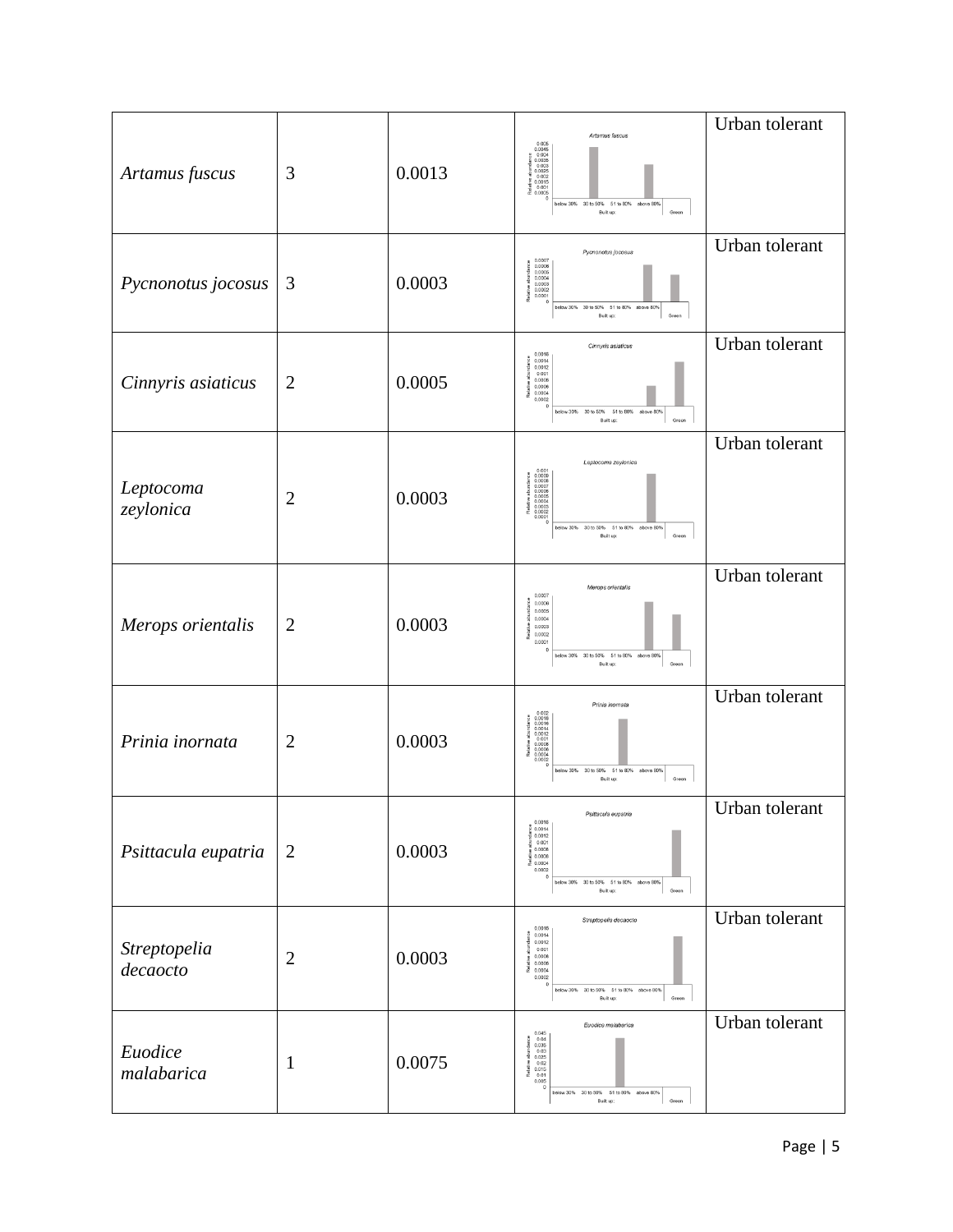| Ardea intermedia          | 1 | 0.0009 | Ardea intermedia<br>$\begin{array}{c} 0.005 \\ 0.0045 \\ 0.004 \\ 0.0035 \end{array}$<br>0.0035<br>0.0025<br>0.0025<br>0.0015<br>0.0005<br>below 30% 30 to 50% 51 to 80% above 80%<br>Green<br>Built up:                                            | Urban tolerant |
|---------------------------|---|--------|-----------------------------------------------------------------------------------------------------------------------------------------------------------------------------------------------------------------------------------------------------|----------------|
| Athene brama              | 1 | 0.0002 | Athene brama<br>0.0007<br>0.0006<br>0.0005<br>0.0004<br>0.0003<br>0.0002<br>Rela<br>0.0001<br>o<br>below 30% 30 to 50% 51 to 80% above 80%<br>Green<br>Built up:                                                                                    | Urban tolerant |
| Megalurus<br>palustris    | 1 | 0.0002 | Megalurus palustris<br>0.004<br>0.0035<br>$0.003$<br>$0.0025$<br>0.002<br>0.0015<br>0.001<br>0.0005<br>$\circ$<br>below 30% 30 to 50% 51 to 80% above 80%<br>Green<br>Built up:                                                                     | Urban tolerant |
| Pelargopsis<br>capensis   | 1 | 0.0002 | Pelargopsis capensis<br>0.0014<br>0.0012<br>0.001<br>0.0008<br>0.0006<br>0.0004<br>훉<br>0.0002<br>below 30% 30 to 50% 51 to 80% above 80%<br>Built up:<br>Green                                                                                     | Urban tolerant |
| Amaurornis<br>phoenicurus | 1 | 0.0001 | Amauromis phoenicurus<br>$\begin{array}{c} 0.0005 \\ 0.00045 \\ 0.00046 \\ 0.00038 \\ 0.00025 \\ 0.00025 \\ 0.00025 \\ 0.00016 \\ 0.00016 \\ 0.00006 \end{array}$<br>$\overline{a}$<br>elow 30% 30 to 50% 51 to 80% above 80%<br>Green<br>Built up: | Urban tolerant |
| Dendrocitta<br>vagabunda  | 1 | 0.0001 | Dendrocitta vagabunda<br>0.0007<br>0.0006<br>0.0005<br>0.0004<br>0.0003<br>0.0002<br>ž<br>0.0001<br>$\Omega$<br>below 30% 30 to 50% 51 to 80% above 80%<br>Green<br>Built up                                                                        | Urban tolerant |
| Geokichla citrina         | 1 | 0.0001 | Geokichla citrina<br>0.00035<br>0.0003<br>0.00025<br>0.0002<br>0.00015<br>0.0001<br>$\frac{8}{2000005}$<br>below 30% 30 to 50% 51 to 80% above 80%<br>Built up:<br>Green                                                                            | Urban tolerant |
| Upupa epops               | 1 | 0.0001 | Upupa epops<br>0.0025<br>0.002<br>0.0015<br>0.001<br>å<br>0.0005<br>0<br>below 30%<br>30 to 50%<br>51 to 80%<br>above 80%<br>Built up:<br>Green                                                                                                     | Urban tolerant |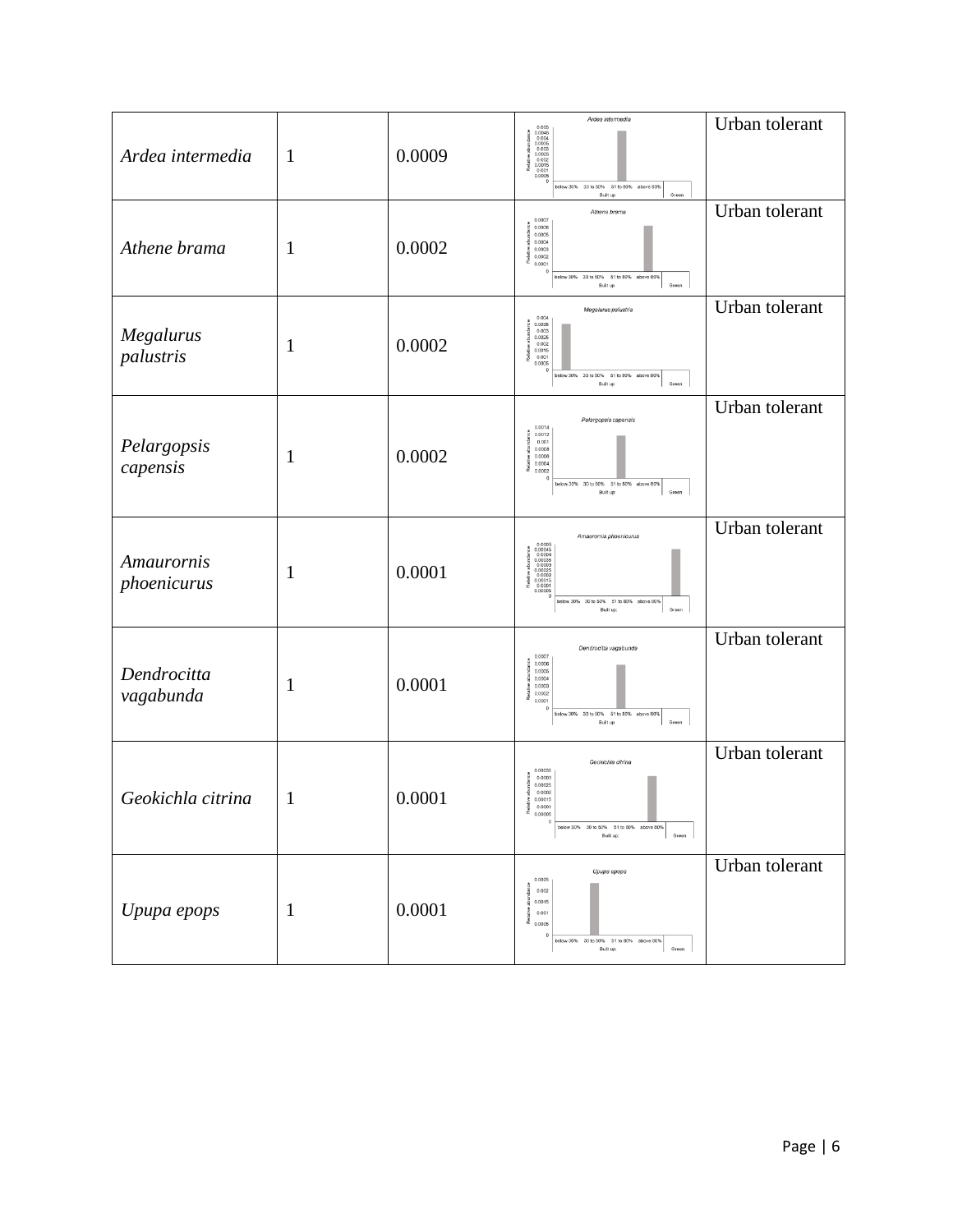

Figure A3.1. Visualisation of correlation matrix among the variables using hierarchical clustering. Here,  $IS =$  percentage of impervious surface,  $HS =$  habitat Shannon metric representing habitat heterogeneity,  $DP =$  distance to nearest parks  $DW =$  distance to nearest waterbody,  $VG =$  percentage of vegetation,  $HP =$  human population (number per hectare),  $PI =$ poverty index ratio,  $IN =$  household income (in USD),  $ED =$  Percentage of people with higher education.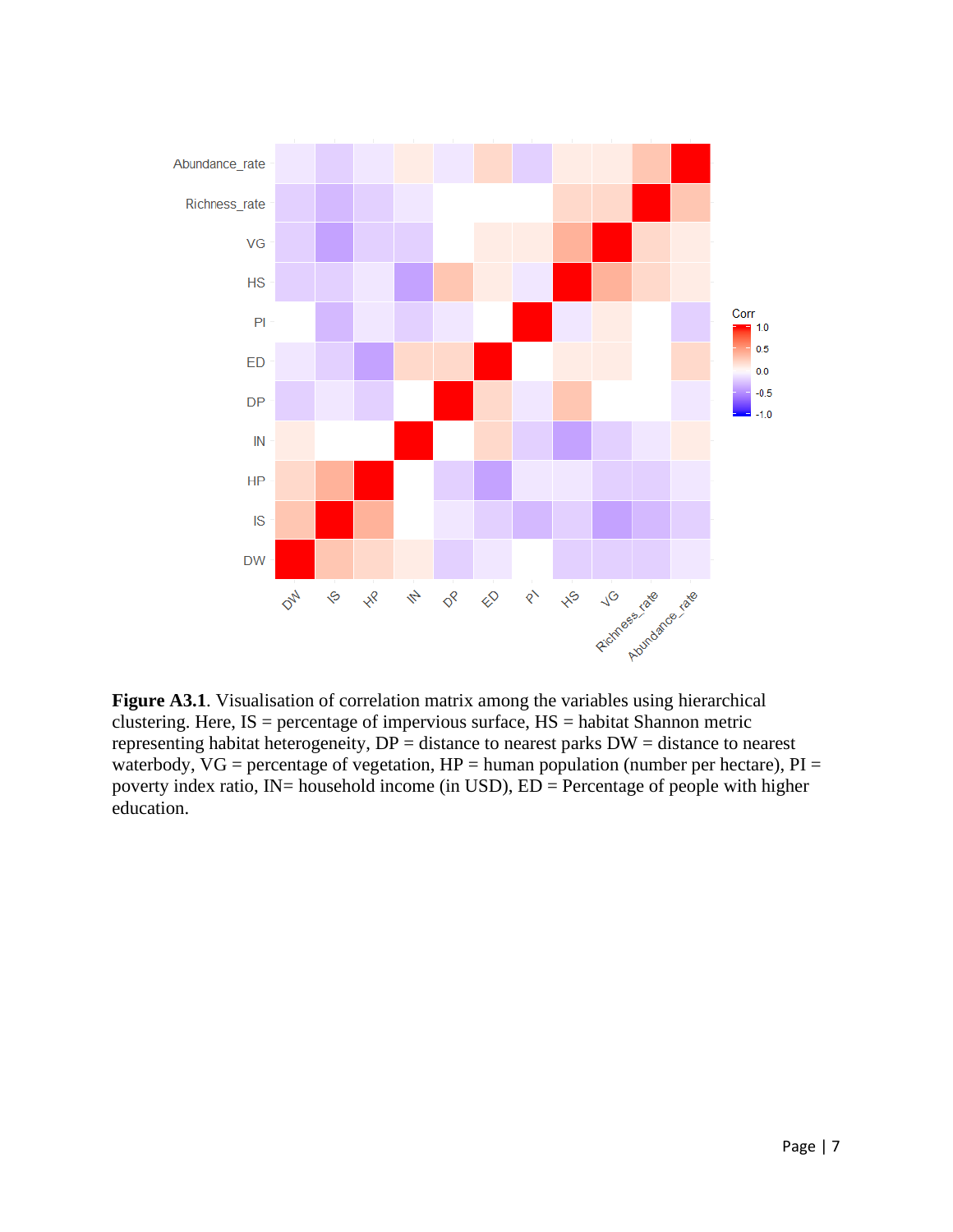

**Figure A3.2** Fitted relationship of bird richness rate with different urban land cover variable in the top ranked model. Here,  $IS =$  percentage of impervious surface,  $HS =$  habitat Shannon metric representing habitat heterogeneity,  $DP = distance$  to nearest parks (in meter),  $DW = distance$  to nearest waterbody sites (in meter), VG = percentage of vegetation.